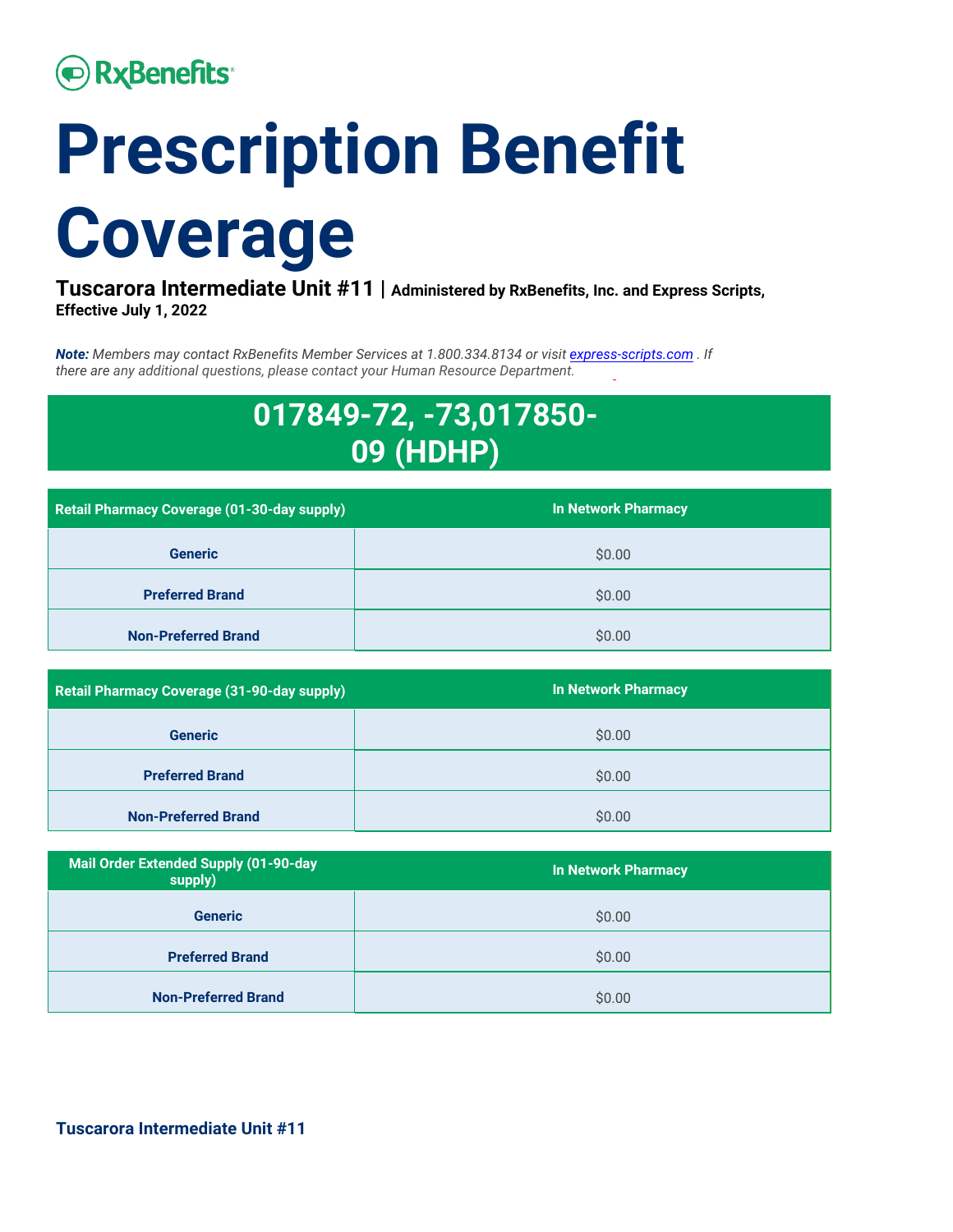### Accumulations

Deductible Non-Embedded \$1,400.00 Individual/ \$2,800.00 Family

Maximum Out of Pocket (MOOP) Non-Embedded \$1,400.00 Individual/ \$2,800.00 Family

The plan year Deductible applies to pharmacy and medical. One member or any combination of family members can meet the family Deductible. Once met, your covered prescriptions are subject to the copay/coinsurance above. Generic dispense as written penalties do not apply to the deductible. The deductible does apply to the maximum out of pocket (MOOP).

The plan year MOOP applies to pharmacy and medical claims. One member or any combination of family members can meet the family MOOP. Once met, your covered prescriptions are paid at 100%. Generic dispense as written penalties do not apply to the MOOP.

#### **Specialty Medications**

Specialty medications are high-cost drugs that are often injected or infused and require special storage and monitoring. These medications must be obtained through Accredo specialty pharmacy by calling Accredo at 1.800.803.2523. Some exceptions apply. These medications are limited to a 1-30 day supply. Specialty medications largely fall into the formulary brand category but could also fall into the biosimilar or generic specialty drug category. These medications are subject to the appropriate co-insurance as listed below. Accredo Specialty Pharmacy also offers pharmaceutical care management services designed to provide you with assistance throughout your treatment.

#### **Generic Policy - Dispense As Written (DAW)**

If your doctor writes a prescription stating that a Generic may be dispensed, we will only pay for the Generic drug. If you choose to buy the Brand name drug in this situation, you will be required to pay the Brand copay/coinsurance plus the difference in cost between the Generic and Brand name drug. The Generic Policy does not apply if your doctor requires a brand name medication.

#### **Maintenance Drug**

A medication that is used for chronic health conditions on an ongoing or long-term basis (e.g., antihypertensive medication taken daily to control high blood pressure).

#### **Preventive Medications**

Your employer's plan is subject to the Affordable Care Act (ACA) which requires the coverage of a number of preventive items and services at 100% and ensures these items and services are not subject to deductibles, maximum out of pockets, or other limitations such as annual caps or limits. You may contact RxBenefits Member Services at 1.800.334.8134 if you have specific drug questions or register at *[express-scripts.com](http://express-scripts.com/)* to check drug costs and coverage.

#### **Compound Drugs**

For compound drugs to be covered, they must satisfy certain requirements. In addition to being medically necessary and not experimental or investigative, compound drugs must not contain any ingredient on a list of excluded ingredients. Any denial of coverage of a compound drug may be appealed in the same manner as any other drug claim denial under this coverage. Compounded medications equal to or exceeding \$300 per script will require prior authorization.

#### **Step Therapy Program**

Certain medications may be subject to step therapy. You could be asked to try one of the first or second level options before certain drugs are covered by the plan.

#### **Tuscarora Intermediate Unit #11**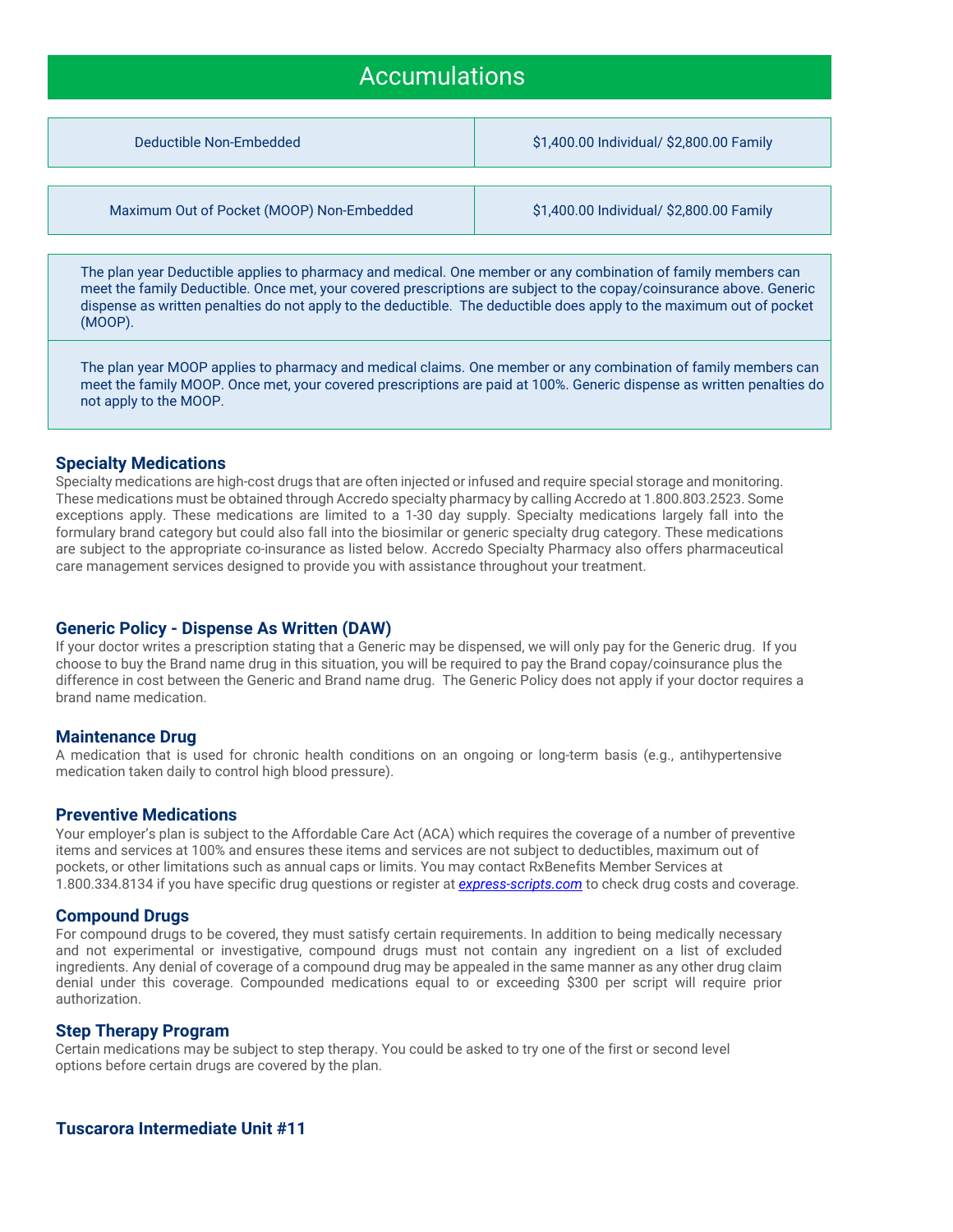#### **High Dollar Claim Review, Prior Authorization and Appeals program (HDCR)**

Medication costs exceeding \$1,000 per 30-day supply and \$3,000 per 90-day supply require prior authorization.

#### **Low Clinical Value Drug List (LCV)**

Separate formulary exclusion list including low clinical value drugs, me too drugs, new to market drugs, and nonessential.

#### **Formulary**

A list of Federal Drug Administration (FDA) approved Prescription Drugs and supplies developed by a Pharmacy and Therapeutics Committee, and/or customized by Express Scripts or RxBenefits. This list reflects the current clinical judgment of practicing health care practitioners based on a review of current data, medical journals, and research information. In your prescription drug coverage, the Formulary Drug list is used as a guide for determining your costs for each prescription. Drugs not listed on the National Preferred Formulary may not be covered. Your formulary is National Preferred.

**The following lists are not all-inclusive, but rather are lists of the most commonly used prescription drugs. These lists are subject to change. The Express Scripts formulary provides an up-to-date list of medications that may be covered by the program. The Express Scripts formulary may be found online at [express-scripts.com.](http://express-scripts.com/) You may also contact RxBenefits Member Services at 1.800.334.8134 to learn whether a specific drug is covered**.

#### **Covered Drugs and Supplies**

The following examples of Covered Drugs and supplies may be available with your prescription benefit coverage. FDAapproved pharmaceuticals requiring a written prescription, issued by a licensed physician, dentist, osteopath, podiatrist, optometrist (licensed professionals) or licensed advance practice certified nurse and dispensed by a licensed pharmacist. Please contact RxBenefits Member Services at 1.800.334.8134 if you have specific drug questions or register at **express-scripts.com** to check coverage.

- Federal Legend Drugs
- Insulin
- OTC Diabetic Supplies
- Self Injectable Medications
- Specialty Medications
- Hemophilia Factors
- Impotency Drugs
- Addyi-HSDD Agents
- Anti-Obesity/Anorexiants
- Nutritional Supplements Rx Only
- Prescription Vitamins
- Inhaler Assisting Devices
- Non-Insulin Syringes
- Oral, Extended Cycle, Transdermal, Intravaginal, Contraceptives ACA
- Emergency Contraceptives
- Injectable Contraceptives
- Diaphragms & Cervical Caps
- IUDs
- Implantable Contraceptives
- Smoking Cessation (Rx)
- Smoking Cessation (OTC)
- HCR/ACA Vaccines

#### **Covered Drug Limitations**

Certain Prescription Drugs are covered up to preset limits. These limits are based upon standard FDA approved dosing for the medications. If you request that a prescription be filled for a drug that is subject to quantity limitations, the prescription will be filled up to the preset limits. In some cases, it may be medically necessary for you to exceed the preset limits. In those instances, Prior Authorization is required. In such cases your doctor may initiate Prior Authorization by calling RxBenefits toll-free at 1.800.334.8134. Several hundred drugs are subject to quantity limitations for patient safety based on FDA guidelines. Your plan has identified the following drug categories for

#### **Tuscarora Intermediate Unit #11**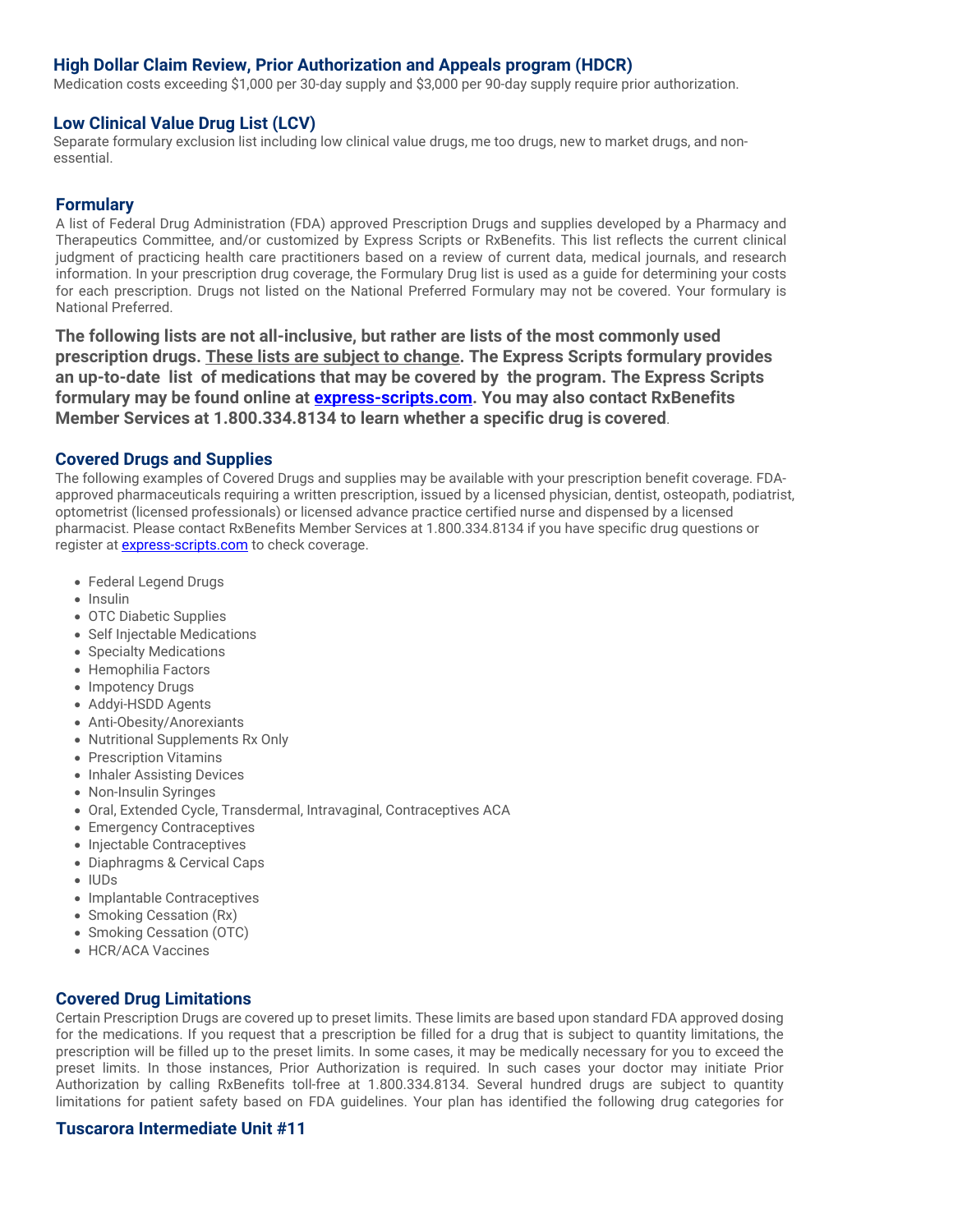Quantity Limits.

- Androgens
- Erectile Dysfunction
- Insomnia/Sedative Hypnotics
- Migraines
- Narcolepsy
- Pain/Narcotics

*For more information about specific drugs subject to coverage limitations, please call RxBenefits Member Services at 1.800.334.8134 or visit [express-scripts.com.](http://express-scripts.com/)*

#### **Prior Authorization and Appeals**

If a prescription drug claim is wholly or partially denied, you or your authorized representative has the right to appeal the decision. You or your authorized representative may appeal the denial no later than 180 days after receiving notice of an adverse claim decision. Appeals of prescription drug claims are handled by RxBenefits and are decided in accordance with the terms of the plan document. Following a clinical review, one of four actions will occur: the medication is approved, the medication claim is denied, the doctor may decide to withdraw and prescribe a different medication, or the reviewer can dismiss the claim due to lack of communication from the prescriber. If denied, the appeal process is available.

The following medications may require a prior authorization under your plan:

- Androgens
- Narcolepsy
- Topical Acne

#### **The Appeal Process**

If denied, the member may appeal the decision. Upon appeal, a second pharmacist reviewer will evaluate the prior authorization and make a decision (approved/denied). If denied a second time, a final appeal may be made, which is forwarded to an outside medical reviewer. If denied, there are no further appeals.

Your doctor may initiate the Prior Authorization, quantity limit, high dollar claim review or any other rejection process by calling RxBenefits at 1.800.334.8134.

#### **Exclusions**

Coverage is not provided for:

- OTC Products
- Standard OTC Equivalents
- Insulin Pumps
- Fertility(Oral)
- Fertility(Injectable)
- Fertility(Intra-Vaginal)
- Hair Growth Stimulants
- Medical Foods (Rx)
- Injectable/Implantable Medications
- Allergy Extracts
- OTC Contraceptives

#### **Retail and Mail Order Pharmacies**

Tuscarora Intermediate Unit #11 participates in the Express Scripts pharmacy network. Contact RxBenefits Member Services at 1.800.334.8134 to inquire about a specific pharmacy.

#### **Pharmacy Identification Card (ID Card)**

Your pharmacy ID card enables you to participate in the prescription drug card program. Present your separate pharmacy ID card to the pharmacist when obtaining a prescription to ensure you get the benefit of the prescription drug card program. Please contact RxBenefits Member Services at 1-800-334-8134 for pharmacy processing information.

#### **Tuscarora Intermediate Unit #11**